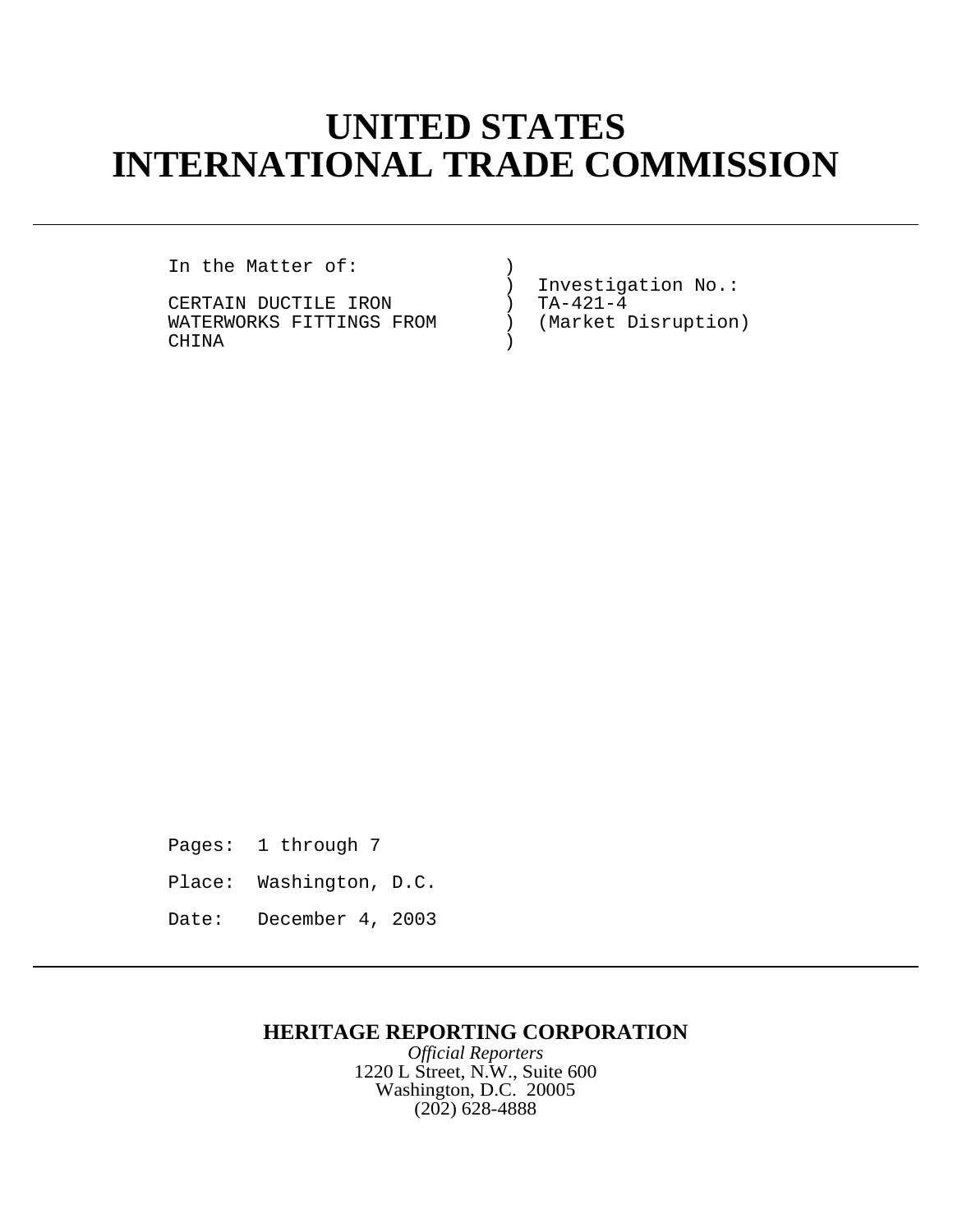#### THE UNITED STATES INTERNATIONAL TRADE COMMISSION

| In the Matter of:        |                     |
|--------------------------|---------------------|
|                          | Investigation No.:  |
| CERTAIN DUCTILE IRON     | TA-421-4            |
| WATERWORKS FITTINGS FROM | (Market Disruption) |
| <b>CHINA</b>             |                     |

Thursday, December 4, 2003

Room No. 101 U.S. International Trade Commission 500 E Street, S.W. Washington, D.C.

The commission meeting commenced, pursuant to Notice, at 11:34 a.m., before the Commissioners of the United States International Trade Commission, the Honorable DEANNA TANNER OKUN, Chairman, presiding.

#### APPEARANCES:

On behalf of the International Trade Commission:

Commissioners:

DEANNA TANNER OKUN, CHAIRMAN JENNIFER A. HILLMAN, VICE CHAIRMAN MARCIA E. MILLER, COMMISSIONER STEPHEN KOPLAN, COMMISSIONER CHARLOTTE R. LANE, COMMISSIONER DANIEL R. PEARSON, COMMISSIONER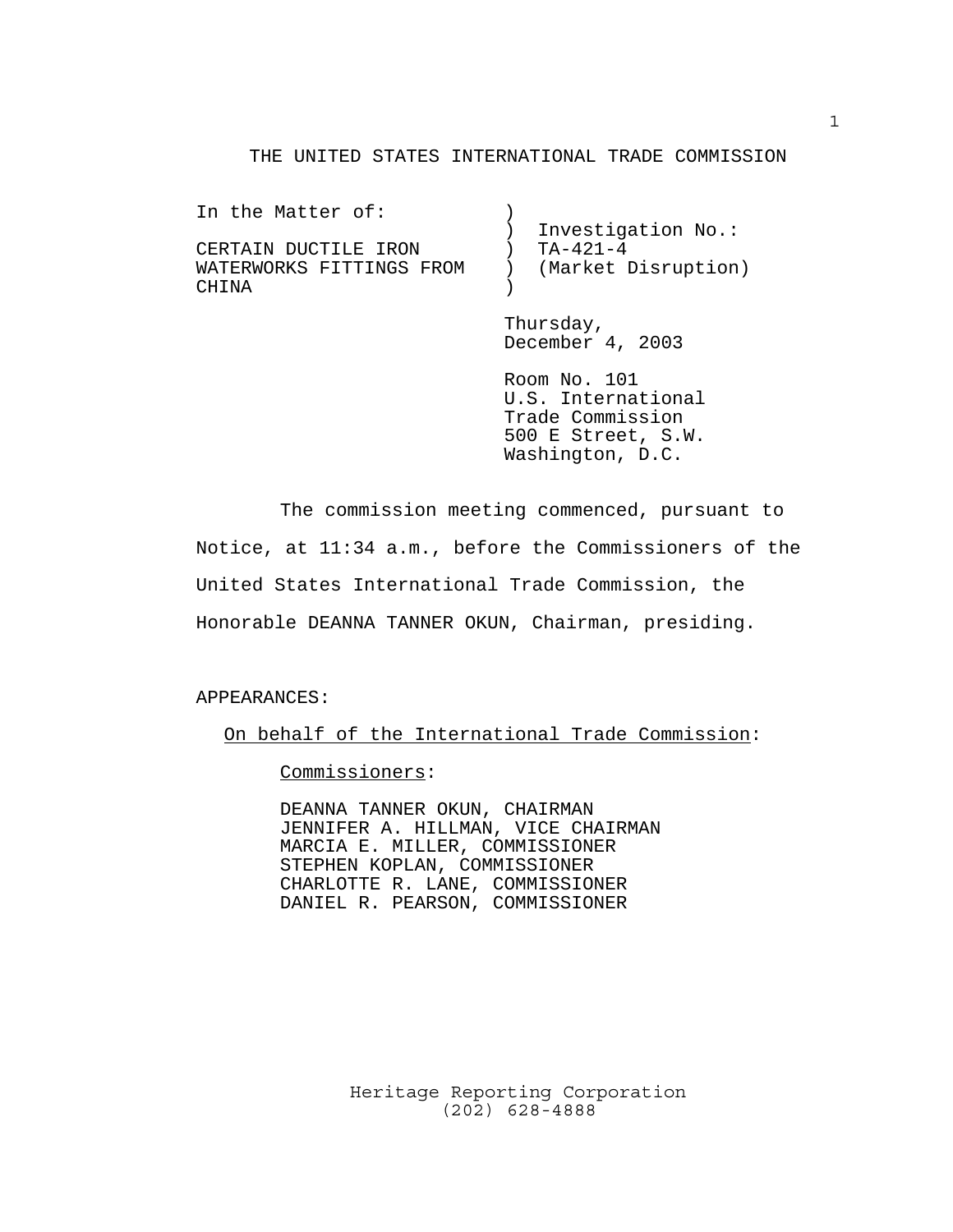$\texttt{Staff}:$ 

MARILYN R. ABBOTT, THE SECRETARY WILLIAM R. BISHOP, STAFF ASSISTANT FRED RUGGLES, INVESTIGATOR WILLIAM GREENE, INDUSTRY ANALYST DAVID BOYLAND, ACCOUNTANT JOHN BENEDETTO, ECONOMIST WILLIAM GEARHART, ATTORNEY DIANE MAZUR, SUPERVISORY INVESTIGATOR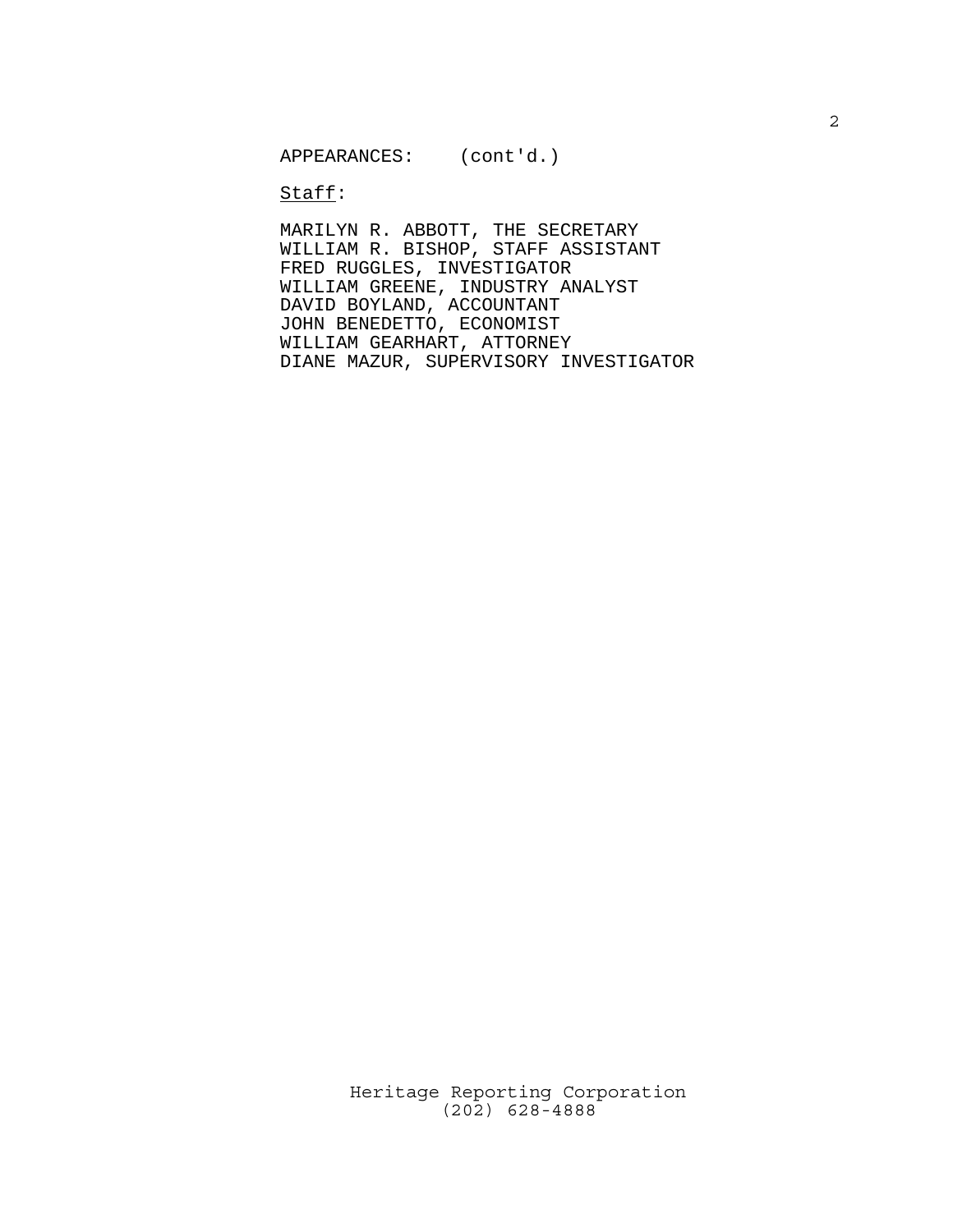## $\underline{\texttt{I}} \ \underline{\texttt{N}} \ \underline{\texttt{D}} \ \underline{\texttt{E}} \ \underline{\texttt{X}}$

3

| AGENDA FOR FUTURE MEETING: NONE                                                                                        |       | 4 |
|------------------------------------------------------------------------------------------------------------------------|-------|---|
| MINUTES: NONE                                                                                                          |       | 4 |
| RATIFICATION LIST: NONE                                                                                                |       | 4 |
| INV. NO. TA-421-4 (MARKET DISRUPTION) (CERTAIN<br>DUCTILE IRON WATERWORKS FITTINGS FROM CHINA) --<br>BRIEFING AND VOTE |       | 4 |
| OUTSTANDING ACTION JACKETS:                                                                                            | NONE. | 4 |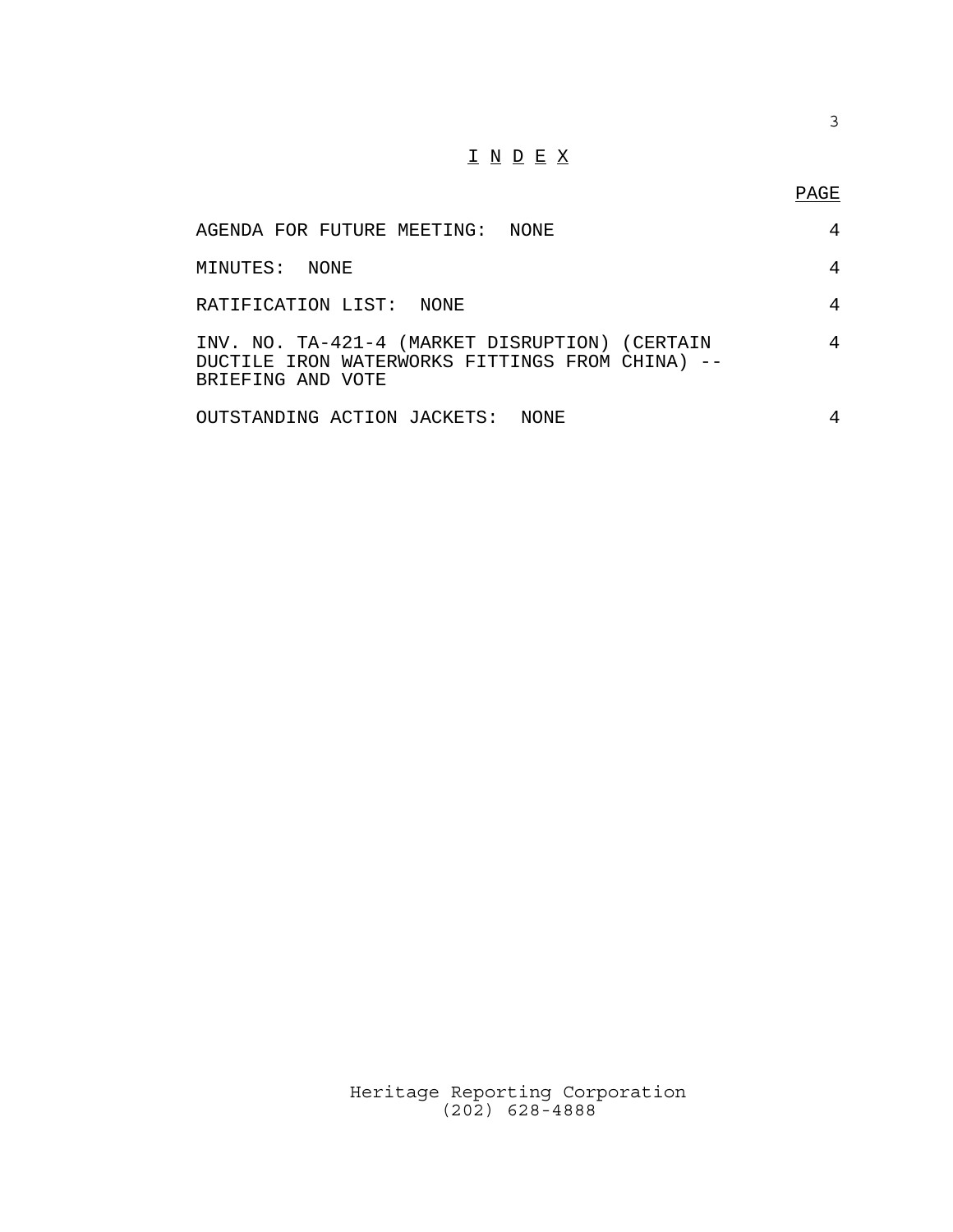| 1  | $\underline{P} \underline{R} \underline{O} \underline{C} \underline{E} \underline{E} \underline{D} \underline{I} \underline{N} \underline{G} \underline{S}$ |
|----|-------------------------------------------------------------------------------------------------------------------------------------------------------------|
| 2  | (11:34 a.m.)                                                                                                                                                |
| 3  | CHAIRMAN OKUN: This meeting of the United                                                                                                                   |
| 4  | States International Trade Commission will please come                                                                                                      |
| 5  | to order.                                                                                                                                                   |
| 6  | Good morning, Madam Secretary.                                                                                                                              |
| 7  | MS. ABBOTT: Good morning, Madam Chairman.                                                                                                                   |
| 8  | CHAIRMAN OKUN: There is no agenda for                                                                                                                       |
| 9  | future meetings or outstanding action jackets for us                                                                                                        |
| 10 | to consider. There are no minutes for us to consider                                                                                                        |
| 11 | and no ratification lists for us to consider.                                                                                                               |
| 12 | We will, therefore, turn to Investigation                                                                                                                   |
| 13 | No. TA-421-4 (Market Disruption), Certain Ductile Iron                                                                                                      |
| 14 | Waterworks Fittings From China.                                                                                                                             |
| 15 | Welcome, Ms. Mazur, and the other members of                                                                                                                |
| 16 | the staff who participated in this investigation.                                                                                                           |
| 17 | Does any Commissioner have questions for the                                                                                                                |
| 18 | staff?                                                                                                                                                      |
| 19 | (No response.)                                                                                                                                              |
| 20 | CHAIRMAN OKUN: Are there any additions or                                                                                                                   |
| 21 | corrections to the staff report?                                                                                                                            |
| 22 | MS. MAZUR: Madam Chairman, there are no                                                                                                                     |
| 23 | additions or corrections to the staff report.                                                                                                               |
| 24 | CHAIRMAN OKUN: Is there any objection to                                                                                                                    |
| 25 | approval of the staff report?                                                                                                                               |
|    | Heritage Reporting Corporation<br>$(202)$ 628-4888                                                                                                          |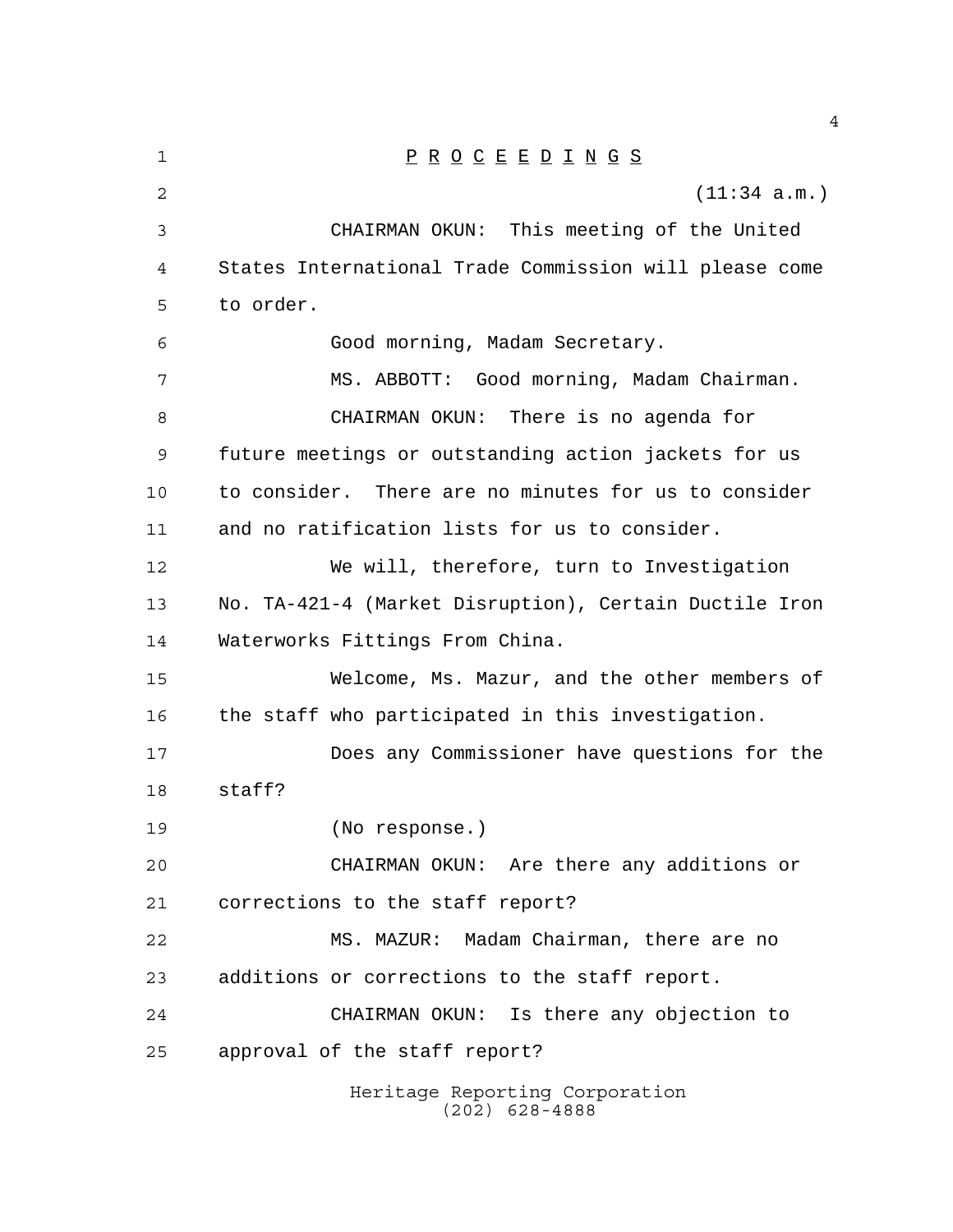(No response.)

Heritage Reporting Corporation (202) 628-4888 CHAIRMAN OKUN: Hearing none, it is approved. Madam Secretary, will you please call the roll? MS. ABBOTT: Commissioner Koplan? COMMISSIONER KOPLAN: On the basis of the information developed in this investigation, I determine that certain ductile iron waterworks fittings from China are being imported into the United States in such increased quantities as to cause market disruption to the domestic producers of like product. MS. ABBOTT: Commissioner Lane? COMMISSIONER LANE: I concur with Commissioner Koplan. MS. ABBOTT: Commissioner Okun? CHAIRMAN OKUN: I vote in the affirmative. MS. ABBOTT: Commissioner Miller? COMMISSIONER MILLER: I vote in the affirmative. MS. ABBOTT: Commissioner Hillman? VICE CHAIRMAN HILLMAN: I vote in the affirmative. MS. ABBOTT: Commissioner Pearson? COMMISSIONER PEARSON: I vote in the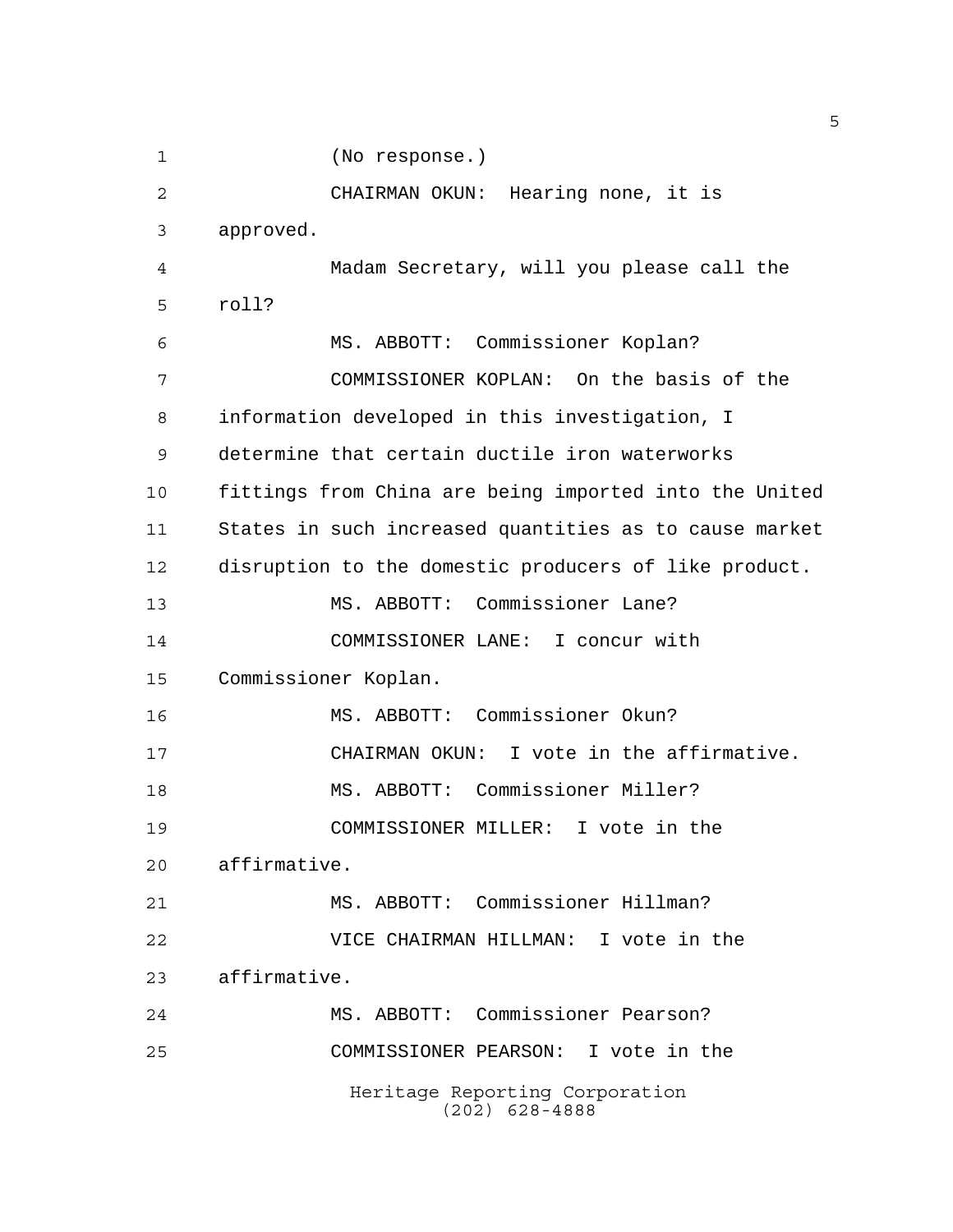affirmative.

| 2  | MS. ABBOTT: Madam Chairman, the Commission             |
|----|--------------------------------------------------------|
| 3  | has reached an affirmative determination in this       |
| 4  | investigation.                                         |
| 5  | CHAIRMAN OKUN: Further information                     |
| 6  | regarding this determination will be in a press        |
| 7  | release. The Commission is currently scheduled to      |
| 8  | transmit its determination on market disruption to the |
| 9  | President and the United States Trade Representative   |
| 10 | on December 4, 2003.                                   |
| 11 | I want to thank staff once again for their             |
| 12 | help in this investigation.                            |
| 13 | If there is no other business to come before           |
| 14 | the Commission, this meeting is adjourned.             |
| 15 | (Whereupon, at $11:36$ a.m. the commission             |
| 16 | meeting in the above-entitled matter was concluded.)   |
| 17 | $\frac{1}{2}$                                          |
| 18 | $\frac{1}{2}$                                          |
| 19 | $\frac{1}{2}$                                          |
| 20 | $\frac{1}{2}$                                          |
| 21 | $\frac{1}{2}$                                          |
| 22 | $\frac{1}{2}$                                          |
| 23 | $\frac{1}{2}$                                          |
| 24 | $\frac{1}{2}$                                          |
| 25 | $\frac{1}{2}$                                          |
|    |                                                        |